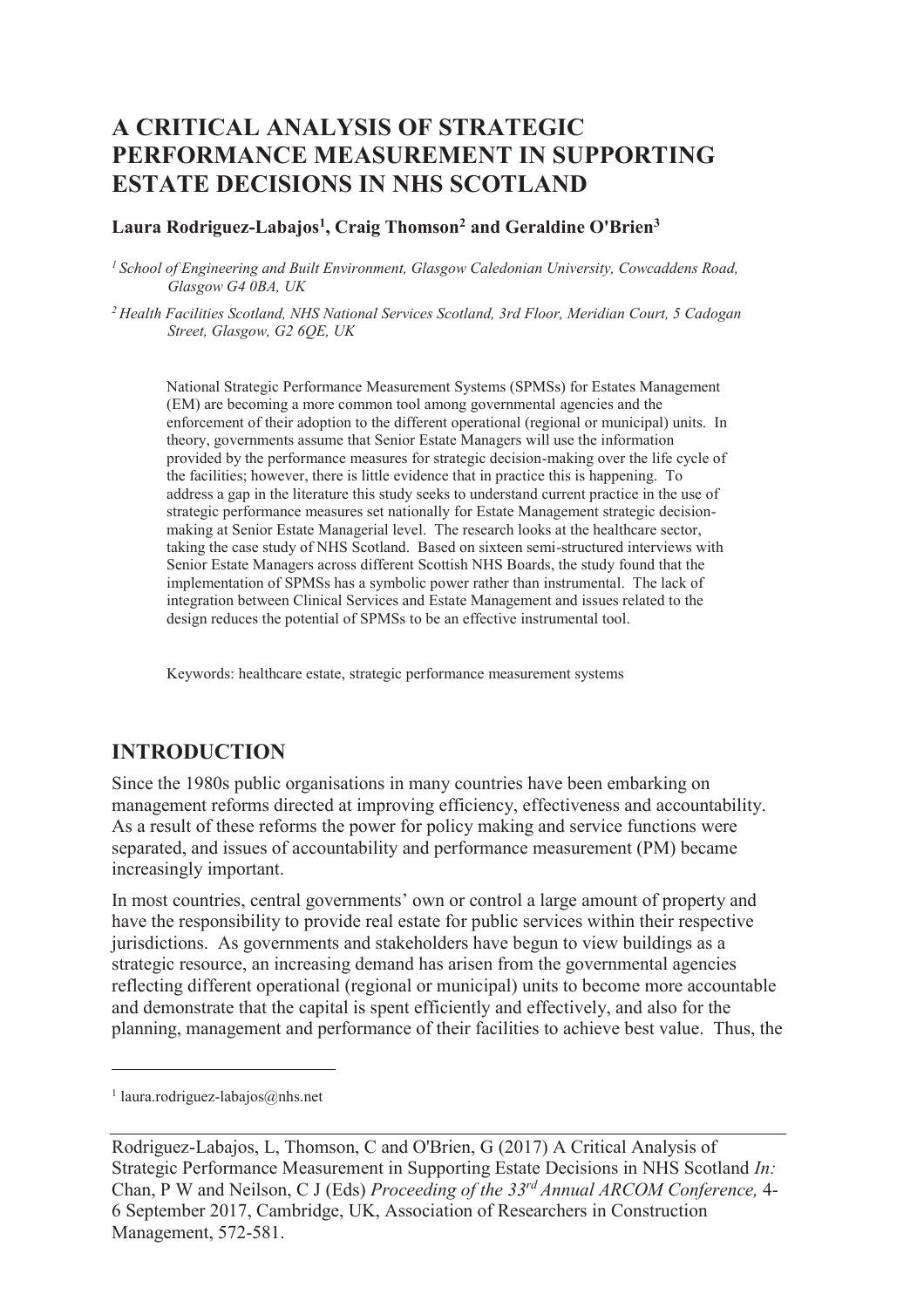last couple of decades have seen governmental agencies establish Strategic Performance Measurement Systems (SPMSs) for assessing performance of their property portfolios and in the majority of the cases it has been made mandatory for their adoption and reporting on the respective measures by their operational units. This is the case of the healthcare sector, where previous research showed that this practice has been adopted in the UK, New Zealand, the US and in some regions of Australia, driven by strong government direction and presenting commonalities on the attributes measured (Rodriguez-Labajos *et al*., 2016). The guidance documents published by different governments conclude that the purposes for the implementation of these systems are to show accountability and transparency, but ultimately to support decision making over the building life cycle (planning, investment/procurement, management-in-use and disposal phases) with a view of improving overall performance.

Recent studies have found that the use of performance information for different purposes at the same time (e.g. as managerial tool and as tool for the purpose of achieving accountability) is self-defeating, losing the effectiveness of the SPMSs (Bromberg, 2009; Gao, 2015). Scholars agreed that for the benefits of PM to be fulfilled in the public sector, the information resulting must be used for decision making (Cuganesan *et al*., 2014; Moynihan, 2005). However, in the public sector this practice has contemporarily a negative connotation within a neoliberal market context, as it is shown in earlier studies of the like of Carter *et al*., (1995) who stated that this practice was adopted by governments of many western countries promoted as a technology for the control of the public sectors; or Osborne and Ted (1992) who emphasised the importance of measuring through performance indicators as a means to ensure governmental control. More recently Le Galès (2016) argued that benchmarking comprehends instruments as technologies of government that associate knowledge and power. Drawing on the findings from the literature this research asks the question: 'Is performance information used in practice to inform decisions and integrated in a true strategic performance management system when applied nationally, or it is just a means to show accountability and legitimise power? And in this case, what are the consequences?

Measuring estate performance strategically presents methodological and practical complexity. Poor or not relevant designs for their users and their unsuccessful implementation have led this practice in non-profit organisations to become 'a tick box exercise', a well-documented issue in the literature that reduces the potential of PM to be maximised. LeRoux and Wright (2010) suggests that more focus should be on investigating and testing performance measurement practices in the public sector to identify how these systems can be designed and implemented to obtain the maximum benefits of the tool. These authors also indicate that how performance data is used in decision-making in the public sector is not well documented. This paper is a starting point for addressing this gap in the literature through examining current practice in the use of SPMS for EM in the healthcare sector, taking the case study of NHS Scotland.

### **Strategic Performance Measurement for Estates Management**

In the literature and in practice it is often heard the well-known adage that says, "If you cannot measure it, you cannot improve it". PM encompasses the processes of establishing goals, developing a metric set, and collecting, analysing and communicating performance information and results within the organisation and its key stakeholders (Brudan, 2010). This practice takes place at a number of different levels: strategic, tactical and operational. It starts at the strategic level and involves decisions at senior levels on appropriate investment and management of property assets to service delivery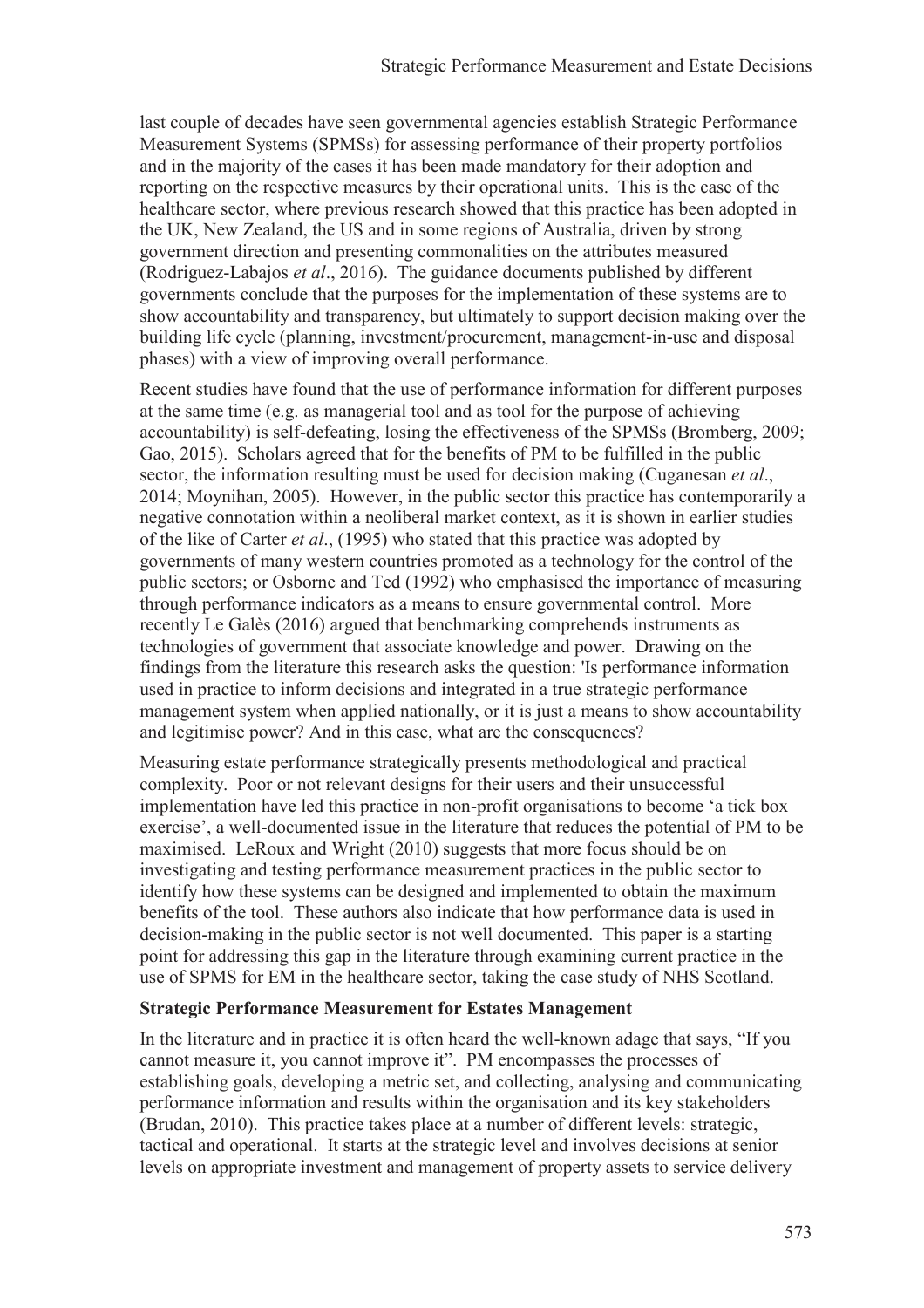requirements. It encompasses activities such as planning in the longer term and options such a new-build, modernisation, refurbishment or disposal of facilities (Støre-Valen *et al*., 2014). The tactical approach is derived from the strategies adopted, having an impact on the provision of space, services, costs and business risk. Then it runs to the operational level where the focus is on the ongoing management of the facilities over the short to medium term within the allocated budget set at the strategic level (Jones and White, 2008). In scientific management, performance is associated with both, PM and management. These two key processes follow to each other and cannot be separated from one another (Brudan, 2010). Støre-Valen *et al*., (2014) stated that to gauge the effectiveness of FM it is necessary to reach an understanding of the current conditions of the facility and thus make changes in current practices in order to achieve the desired performance. The authors concluded that it is necessary to develop assessment tools to be able to get a greater understanding of buildings as strategic means.

Data from the assessments is used to support portfolio-based facilities management and the strategic decision-making about investments in maintenance and repair (National Research Council, 2012). A number of studies in the property and asset management literature agree that ultimately performance data supports decision-making surrounding whether or not to make an investment and to assess the appropriateness of the facility towards organisation mission, facility expansion, real estate acquisition, facility's renovation and retrofit (Lavy *et al*., 2014). In a previous study Council *et al*., (2005) stated that performance measures inform decisions on the allocation of resources within an organisation and to make and justify future decisions. The costs associated with data collection, analysis and maintenance can be substantial (National Research Council, 2012); therefore, for measurement to be useful it must be effectively linked to other management and decision making processes. Without strong links the information generated is good to know but does not lead to improved decisions, get better performance or deliver more effective control and accountability (Wong, *et al*., 2015).

## **Research Aim**

This research seeks to take healthcare as a case scenario to identify and outline current practice in the uses given to the performance information when SPMSs applied nationally, with a view to critically analyse the potential value of the tool. The research attempts to bring the theory into practice with the aim of improving the use of formal SPMSs.

## **RESEARCH METHODS**

As pointed out earlier, there are a handful of key governmental agencies that have adopted performance measurement reporting systems. For this study, the healthcare sector was selected for different reasons: 1) it has been documented as the most difficult to manage in the public sector (Talib *et al*., 2013: 2) recent literature recommends the implementation of this practice at national level in healthcare (Støre-Valen *et al*., 2014; Hareide, *et al*., 2016: 3) the study is part of a wider project in collaboration with Health Facilities Scotland (HFS) that attempts to identify the potential value of SPMS for EM in the healthcare sector.

The NHS Scotland is taken as a case study and the main research strategy. Two methods for data collection are used to answer the research questions, including documentation analysis and interviews. LeRoux and Wright (2010) indicated in their study on how performance data is used in decision-making in the public sector the need for qualitative research based on interviews to fully understand how performance information is used.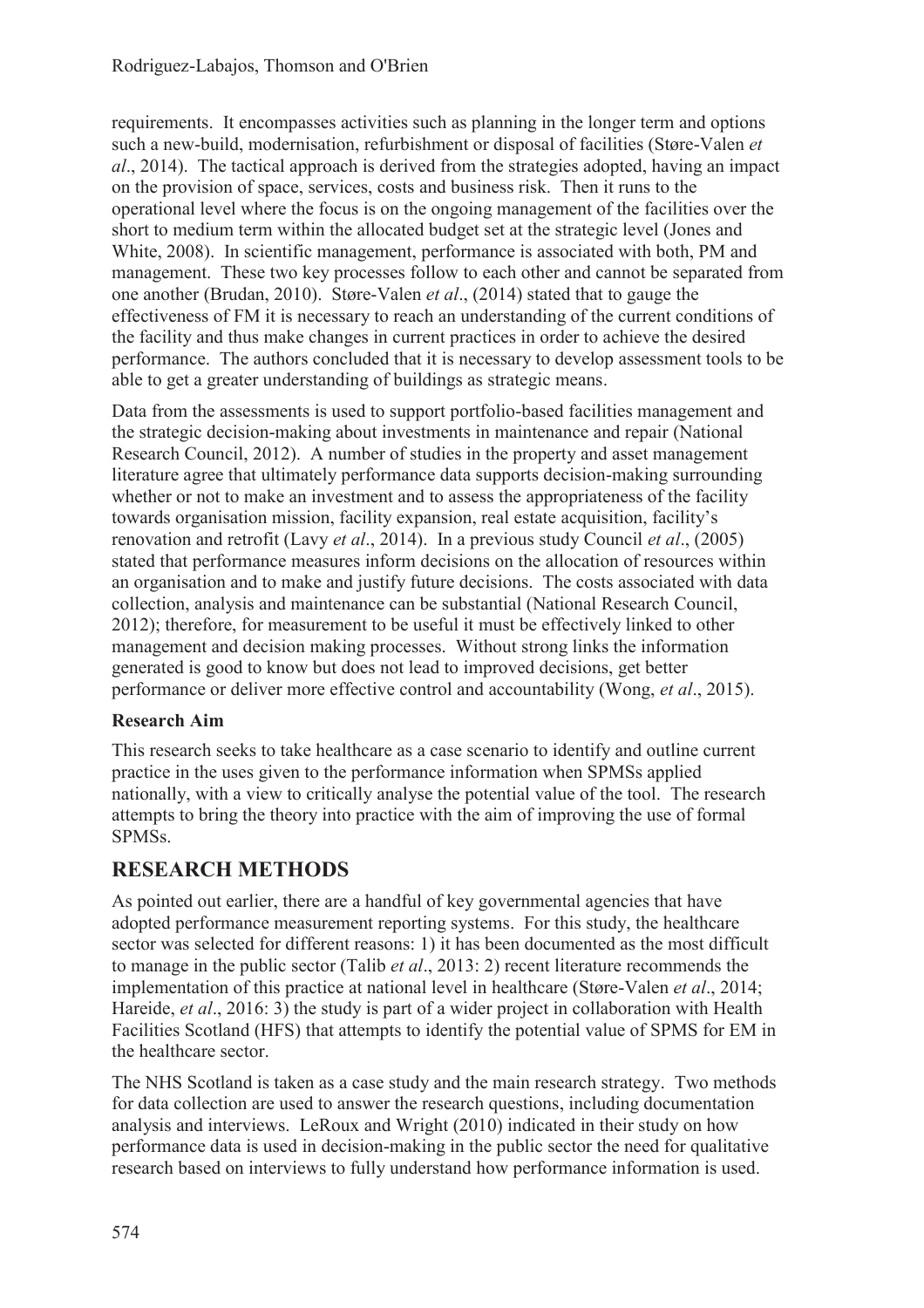#### *Documentation analysis*

Guidance documents produced by the Scottish Government, public and internal reports accessed via HFS, as well as information obtained through informal discussions with members of HFS were analysed to identify NHS current practice in the following process of PM: implementation of performance measures, data collection, communication and reporting.

#### *Interviews*

The interviews were conducted with one selected member from each of the 16 NHS Scottish Boards. Since the interviews focused on the overall Board' perspective in the use of the performance measures, each healthcare body was expected to provide only one response. Most of the representatives occupied Departmental Heads positions from different areas including capital, estates and finance, or similar roles responsible for the implementation of the Boards strategic plan at the operational level. They have dealt with the collection of data and reporting on the performance measures in their organisations since its implementation back to 2009 and participate in the elaboration of the annual Property Asset Management Strategy. For the purposes of this research and due to the large variety of role names, the interviewees are referred to as Senior Estate Managers. The interviews were conducted largely via videoconference due to the geographical distance and time constraints. However, where possible, they were conducted face-toface allowing to directly observe behaviour and obtain more objective data.

The interviews consisted of open ended questions designed to last 20-30 minutes, mainly covering two areas: the value of collecting and reporting the performance data, and the uses given to the performance information resulting. Since the research was financed by the NHS, it was perceived that the participant's answers were in some occasions vague. In those cases the research evaluated the responders' attitudes and behaviours. Interviews were recorded and transcribed by the authors and analysed using thematic analysis with support of qualitative analysis software NVivo. The transcripts were initially coded line by line, followed by focused coding where the most significant and frequent codes were selected that made the most analytical sense when categorising the data into themes. Techniques like memo writing were also used for this research. The analysis of the data also includes comments that came across with the findings from previous interviews with the Policy Advisor and the Assistant Director (Property and Capital Planning) of HFS.

#### *The context of SPMS in NHS Scotland*

Health systems across the world have different governance systems. The NHS Scotland is characterised for being highly centralised and is financed from general taxation. The Scottish Government Health and Social Care Directorate is responsible for allocating capital investments but also for setting healthcare policy, providing strategic direction to the twenty-two healthcare bodies (named Boards) and overseeing delivery of services; while the healthcare Boards have more planning, managerial and operational functions. They are required by the Scottish Government to have appropriate governance, accountability and reporting arrangements in place to ensure the efficiency and effectiveness of the planning, operation, management and disposal of the facilities. In 2010, the Scottish Government adopted the National Asset and Facilities Services Performance Framework that consists of a combination of twenty outcome key performance measures, both financial and non-financial, as it has been emphasised by many authors (Franco-Santos, *et al*., 2012). The measures, also referred in this study as Key Performance Indicators (KPIs), reflect healthcare policy and organisational strategies. Prior to 2010, Boards used to have operational monitoring tools, but not many had strategic indicators in place with condition and suitability being the most common.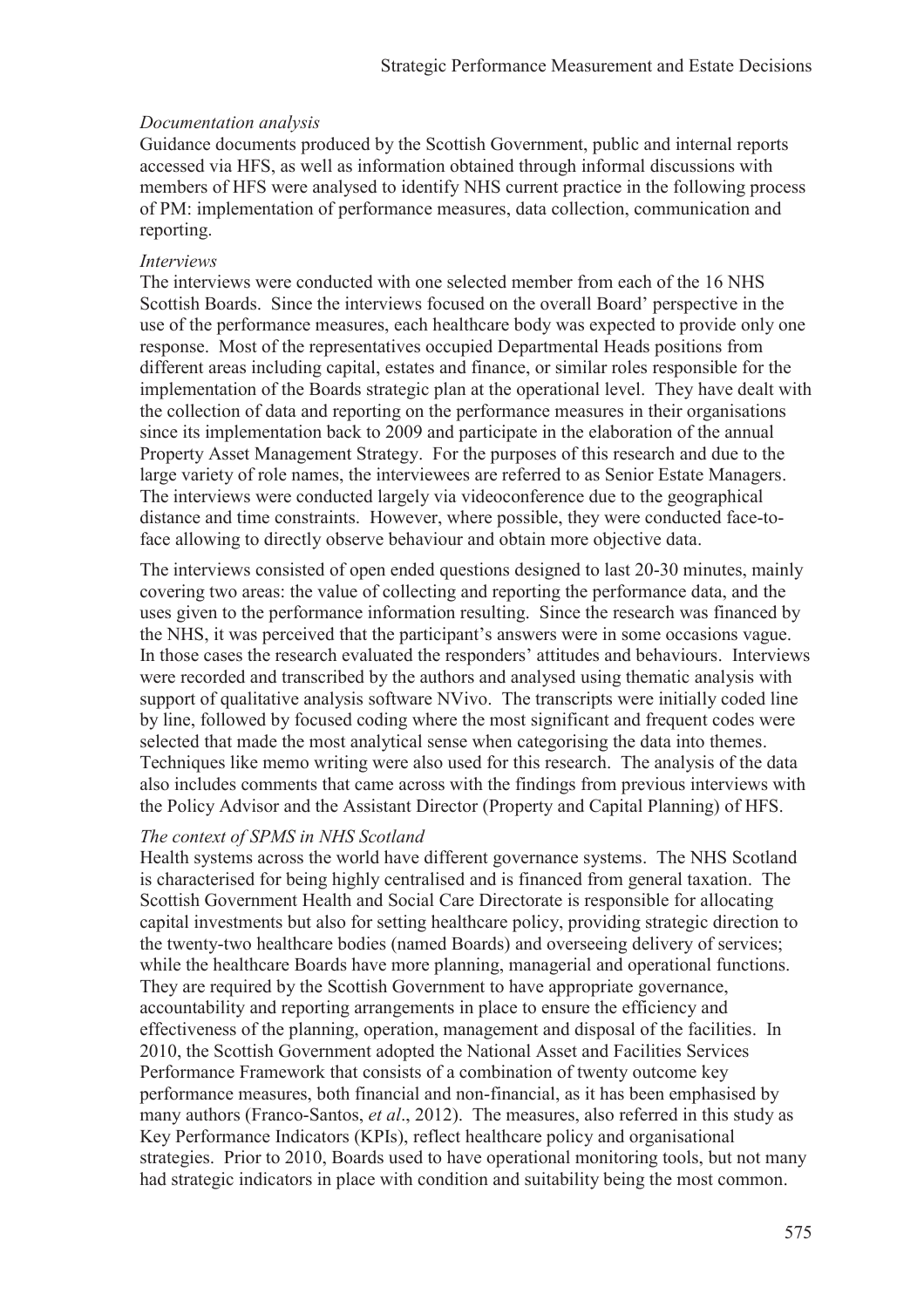Since the 'Policy for Property and Asset Management in NHS Scotland' was implemented, Boards are required to record, monitor and report the operational performance of their estates on the 20 KPIs annually to the Government in order to compile the Annual State of NHS Scotland and Assets and Facilities Report (SAFR), a public document that provides a national perspective on the Board's assets and facilities management performances. To support this portfolio-based estate management, the Government adopted the Estate Asset Management System (EAMS) which is the national data collection for all properties from NHS Scotland. Data is recorded at block/department and site level for the following performance facets: physical condition, statutory compliance, environmental management, space utilisation, functional suitability, quality of the environment and the cost of the different levels of risk backlog maintenance. This data, together with finance related data that comes from the Cost Book, combine to support the development of the twenty Government wide performance measures (see table 1).

*Table 1: Aspects looked at by the strategic performance measures adopted by the Scottish Government for the NHS* 

| Property based measures (from EAMS)                                                                                                                                                                                                                                                                                                                                                                         | Measures from Cost Book                                                                                                                                                                                                                   | Others                                                                                                             |
|-------------------------------------------------------------------------------------------------------------------------------------------------------------------------------------------------------------------------------------------------------------------------------------------------------------------------------------------------------------------------------------------------------------|-------------------------------------------------------------------------------------------------------------------------------------------------------------------------------------------------------------------------------------------|--------------------------------------------------------------------------------------------------------------------|
| · Physical condition;<br>· Statutory compliance status of property asset base;<br>· Backlog maintenance expenditure requirement;<br>· Significant and high risk backlog maintenance as<br>percentage of total backlog expenditure<br>requirement:<br>· Estate functionality suitability;<br>· Space utilisation;<br>· Quality of physical environment;<br>• Percentage of properties less than 50 years old | • Building area:<br>• Property maintenance costs;<br>· Facilities management costs;<br>• Cleaning cost;<br>• Energy cost;<br>• Rates costs:<br>• Catering costs;<br>• Portering costs;<br>• Laundry & linen cost;<br>$\bullet$ Waste cost | • PAMS reflective of service needs<br>and patient preferences;<br>· Patient opinion of healthcare<br>accommodation |

In addition to the annual returns provided by the Boards on the 20 KPIs to the Government, they are also required to produce the biannually mandatory Property Asset Management Strategy that seeks to support the questions: "…where are we?...where do we need to be?...and how do we get there?" with an evidence base. Recent concerns have emerged relating to the extent to which performance measures are in practice used to support strategic decision-making; or who benefits from current SMPSs, other than Estate stakeholders, Governments or both?.

# **FINDINGS**

Participants stated that they tend to use the performance data from the KPIs to justify funding requests and allocation to the Scottish Government as part of the business cases, and as a means to review performance annually with the Directors of Finance. This involves identifying either improvements or deteriorations of their estates that facilitates further interrogation and development of appropriate actions, understanding lack of investments and the effectiveness of the management strategies. To some extent performance information is also used to confirm their judgments, although not in all the cases, strongly linked to the size of their estates. Small healthcare bodies express concern about all the efforts put into -time and resources- for the limited perceived benefit which they obtain. Statements such as "the data collected merely supports what is already known" or "we are a small health Board and I know every building we have" arose continuously during the course of the interviews within this group. This is not surprising as the healthcare estates of small Boards comprise of less complex and fewer buildings. This allows having a more in-depth understanding of their estate with the ability to identify the problems without the need for undertaking facility performance assessments or the continuously recording and monitoring of data. This argument is also supported by a Senior Estate Manager from a large Board who mentioned how the usefulness of the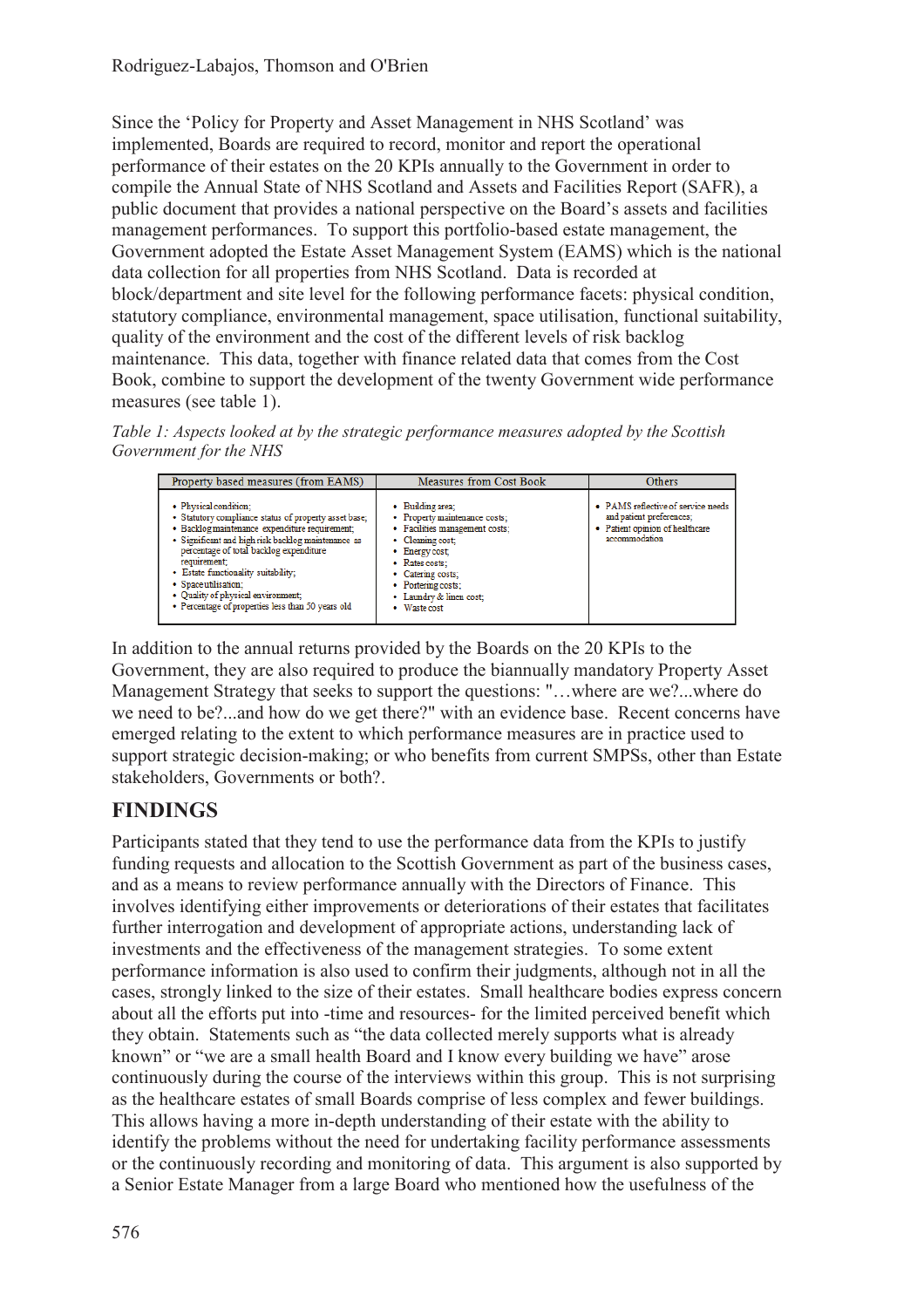data collection varies according to the size of the Board. But to what extent has the information provided by the current set of performance measures for decision-making been integrated in a real management system? Interviewees stated that their use was limited, associated to: 1) the relevance of the measures; 2) the lack of resources and time to analyse the information, and 3) the reactive-secondary role that the estates performance information currently plays within the healthcare sector.

#### *The relevance of the measures*

The NHS Scotland performance measurement framework consists of a mix of efficiency measures, effectiveness measures and patient satisfaction. These three factors of building performance are defined by ISO 9241 (1998) as "usability", a concept that denotes the effects on the user rather than the intentions of the building and its monitoring have been recommended by Støre-Valen *et al*., (2014). However, the interviews reveal that the performance information provided by the measures with most significant financial impact (i.e. related to soft FM, energy costs, etc.), which constitutes half of the reported measures, are neither used for decision making nor for the operational management of the facilities. The information provided is pitched at too high a level and that are not useful for operational matters, where more focused data is needed. These measures, together with patient satisfaction and some of the property based measures, such as quality of the environment, age of the building and, in a minority, the overall backlog maintenance cost, were perceived to not be useful for analysis purposes, seen by most of the interviewees as promoted by the Government and used merely for reporting performance to the Finance Directors, Chief Executives and Government.

#### *The lack of resources*

When the respondents were asked to what extent they manage their estates with a view to improving performance of the aspects looked at by the property based measures, the answer was: "only to a very limited extent". The majority of the respondents pointed out that lack of financial resources and time were the main barriers to moving forward performance improvement. A selection of interview responses is provided to help illustrate this point: "we just need to accept that we have got buildings that are not right, but there is not a fix, because there is no money", or "there is a little I can do without major investment in that building to improve functional suitability, so basically I only can acknowledge that there are requirements, and when the opportunity arises, then I would try to do something". A key comment reflected that in terms of priority, it is only after health and safety issues were addressed and resolved, that functional suitability and the space utilisation issues are considered.

#### *Clinical is first*

During the course of the interviews a question arose a few times concerning how this data is used by high level authorities (Governments, Chief Executives and the Director of Finance) in the decision making process; but also the lack of consideration given by the clinicians. In healthcare, strategic planning and management is conditioned by the clinical strategy. The statement "clinical is always first" came up often during the interviews. Estate and Facilities Departments need to adapt their management strategies to respond to the clinical requirements and often it supposes a challenge. In a few of the Boards, when high level strategic decisions are taken at an executive level, there is little or even no representation and involvement of the Estates Department and never enough reference to the facility performance information. Senior Estate Managers find that their KPIs are not given the same priority as clinical ones, citing difficulties in having estates issues raised at Board Level. A Senior Estate Manager stated: "the organisation does not look at the estates and facilities KPIs with the same going for the waiting time KPIs. We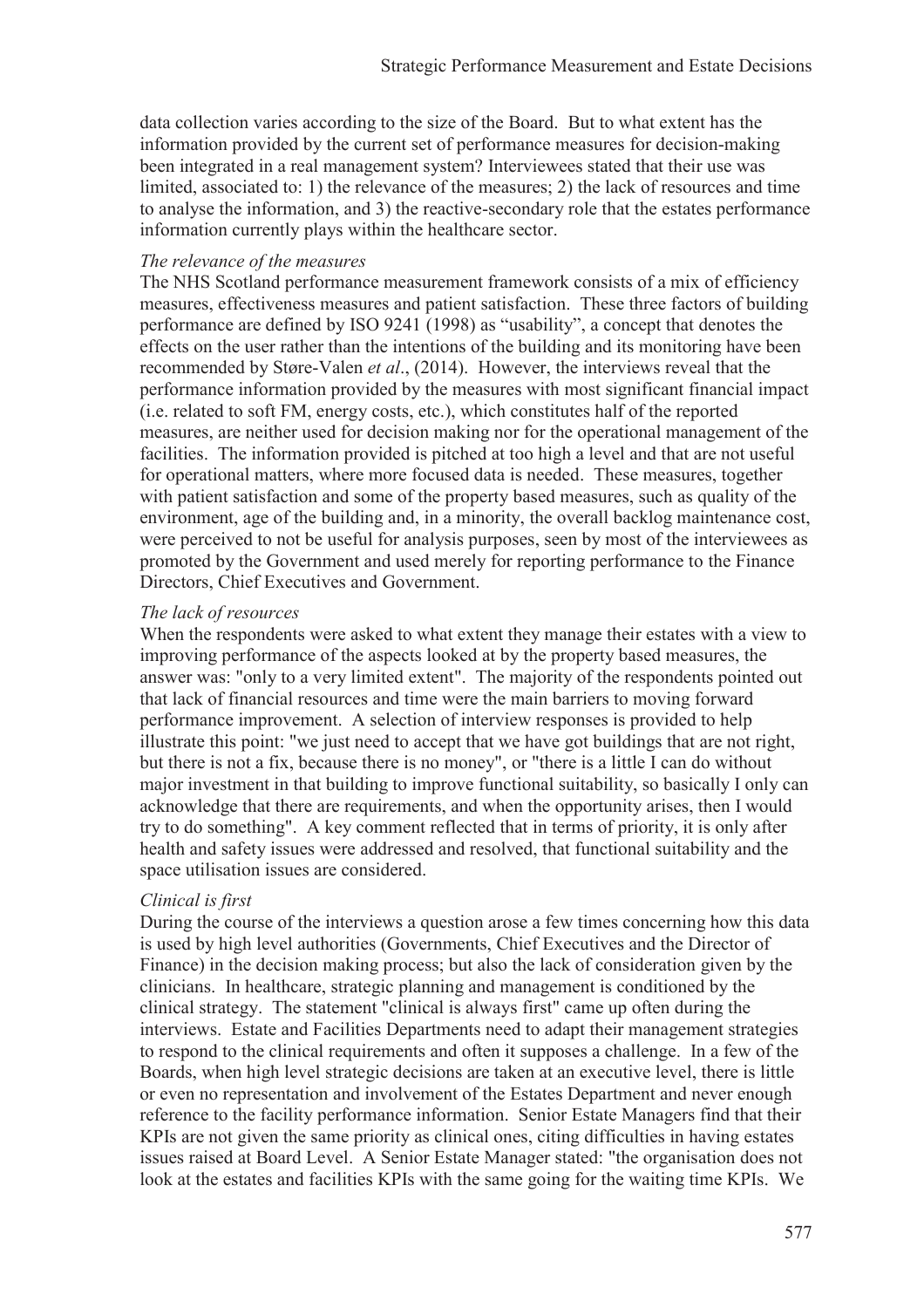struggle to get that information at the top table". Decisions which are made at high strategic level in many cases are not informed by the asset, or the suitability of the asset to accommodate the proposed change.

## **DISCUSSION AND CONCLUSIONS**

The under-utilisation of performance information derived from the SPMSs with respect to strategic decision making, particularly from an operational and long term strategic planning perspective, calls into question the value of the current approach which has been described as "limited at best". Despite the Scottish Government's desires for performance information to add value to the decision making and thus lead to improvements in the way estates are managed, the reality appears to be different. Most of the measures, except for those related to health and safety issues (high risk backlog maintenance and statutory compliance) and in some instances functionality, are perceived by the interviewees as produced from a governance perspective for justification for funding and accountability purposes. Earlier, Halachmi (2004) pointed out that the agencies that produce the KPIs include performance information that is important to them and in many cases it is not what is needed for the external stakeholders who use the KPIs.

But what are the consequences of this? At first, those who are responsible for populating, updating and reporting the data may feel that they are overloaded with extra work and information that adds little value or benefit to their roles; therefore, increasing the likelihood of getting low quality data that may affect to the accuracy of the performance information which is relevant and also the quality of the returns demanded by the governments, reducing the effectiveness of measuring estates performance for the government purposes. In addition, there is the finance issue including the resource consuming and high costs associated with the data collection, maintenance and reporting, which could be allocated to solve other issues of higher priority. This was articulated mainly in the case of small boards which are facing a particular challenge in this regard.

Previous studies argued that the implementations of performance measurement systems are linked to both symbolic and instrumental benefits (Modell, 2004; Moynihan, 2005). Taylor (2007) pointed out that the symbolic benefits are the core strength of performance measurement as it helps to promote the Government's image of objectiveness and rationality and as a means to show their effectiveness and efficiency (Moynihan, 2005). By contrast, as stated earlier, the greatest potential of PM is as a tool for supporting decisions, otherwise the overall benefits may not overcome the negative potential. The findings reveal that current practice in the use of the tool in the NHS Scotland is mainly a symbolic character, with the instrumental potential not being fully exploited. In the NHS, as well as in other public organisations that are publicly financed, the issue of accountability and transparency becomes a key element and the symbolic benefits provided are of huge importance. Nevertheless, the instrumental potential of measuring performance is not diminished by the organisation; as it was also produced with the purpose of supporting decisions with a view to improve the way their estates are managed aligned to the organisation's goals and strategies.

This research has identified several themes of why the instrumental element is not fully realised related to the design and implementation of the systems and also the influence of the clinical services.

## *Design*

The types of measures adopted by the Government are all outcome based and long-term performance measures. These are more meaningful for reporting purposes and the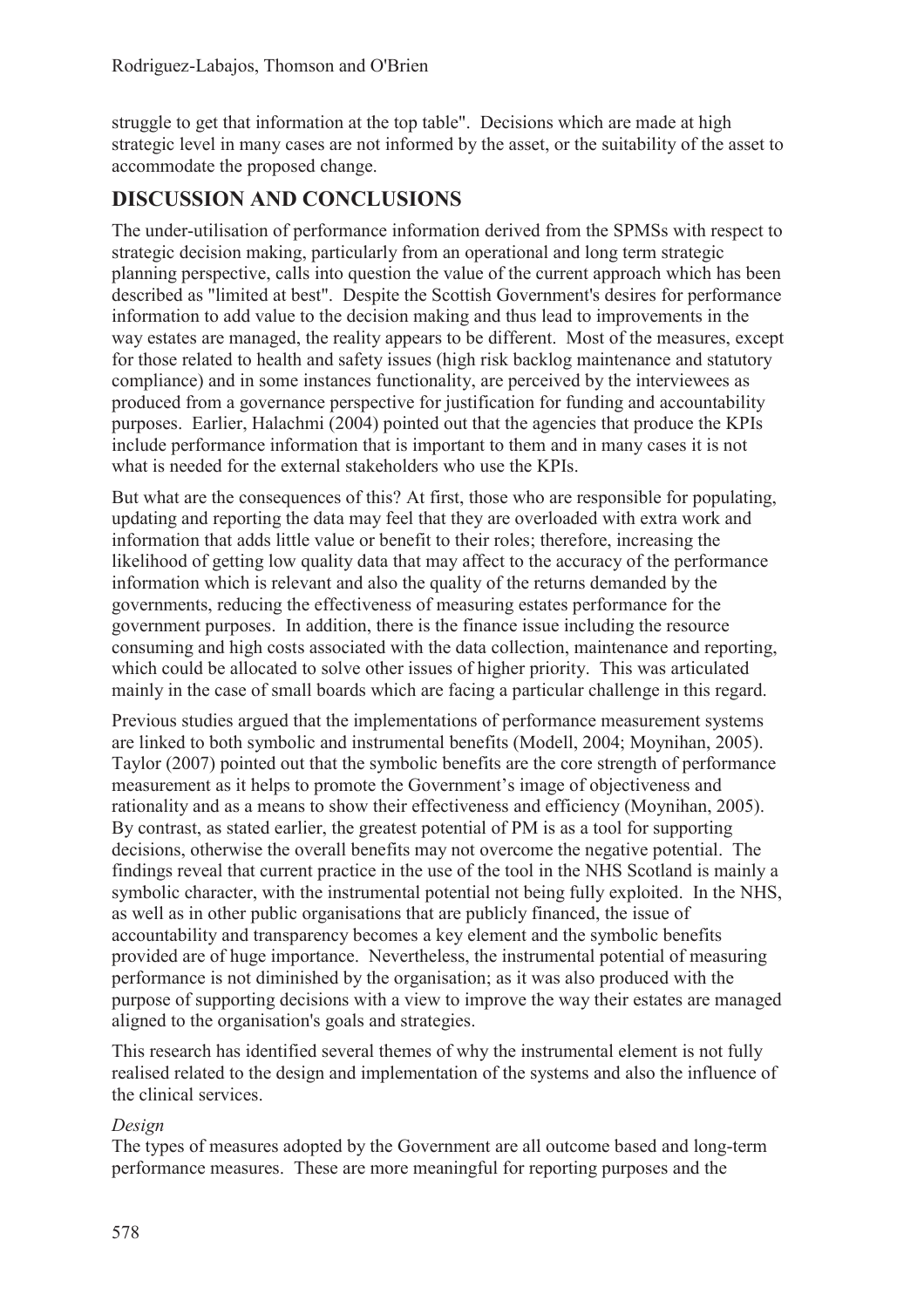delivery of long term-high level strategies; and also for the Government to gain a better knowledge about how well the estates are managed by the Boards and the attributed power to decide prioritisation for funding but also to point out underperformed estate portfolios. However, the information resulting from these measures are non-meaningful at the operational delivery, where other types of measures/information short term related may be more relevant, such as process measures that provide information that is actionable (e.g. what is being done well and what needs improvement) (Mant, 2001).

Another aspect is the type of data drawn on to construct the measures, which affect their potential for impacting the decision making. For example, patient satisfaction, one of the core KPIs of many organisations in the public and private sector and recommended by Lavy *et al.*, (2014). Patients are an integral part of the services provision with high impact on the way services are delivered. At the moment this measure is very ad-hoc as the current surveys for patient satisfaction struggle to pick up the estate related aspects and there is not a comprehensive-systematic approach to its application. As Patwardhan and Spencer (2012) stated, patient surveys used merely for falsely publicised positive results supposes a lost opportunity for improvement. Well-designed surveys incorporate the voice of the patient into strategic decisions, an essential element of the meaning of "patient centre" but also it can help streamline processes and save costs (LaVela and Gallan, 2014).

#### *Implementation*

Large importance has been given by scholars to the importance of having the right measures in place, but communication cannot be dismissed. 'When, to who and how' performance data is communicated may improve the potential use of the performance information and to achieve better EM outcomes. At the moment, the use of performance information is limited to Government officers, Senior Estate Managers and in a minority, to the Directors of Finance (or similar); being reported annually, and lacking or having minimal influence in the formulation of the clinical strategy and therefore reacting to this. Adopting a more proactive communicative approach and including clinicians as users of the information may improve the extent at which information is used for strategic decisions; a practice that is already happening in NHS Fife.

#### *Clinical services*

 In healthcare, different from other public sectors, the clinical services are the primary focus in the organisation. Estates and facilities are left as secondary, lacking the recognition they deserve, and therefore reducing the potential of realising the instrumental element of SPM for EM. In other words, Estates Managers need to react to the clinical priorities, limiting their ability to manage their estates effectively but still leaving them with the responsibility for deciding the operational plan for moving forward. In addition, 'clinical services' are the main drivers for the allocation of resources, restricting the capital directed to improve the estate performance.

Investments at more operational levels are primarily aimed at dealing with health and safety issues, rather than being allocated to improving other aspects of the facilities which could potentially bring large benefits to the overall organisation performance, such as space utilisation and quality of the environment. Accordingly with these findings, it can be asserted that the level of investment allocated to the estate and the reactive-secondary role that the estate plays in the organisation, influences in part the extent at which performance information is used for management purposes. Does this mean that in healthcare the instrumental benefits of SPMS cannot be realised? Well, although clinical is highly influential in the healthcare sector, the potential of current practice may be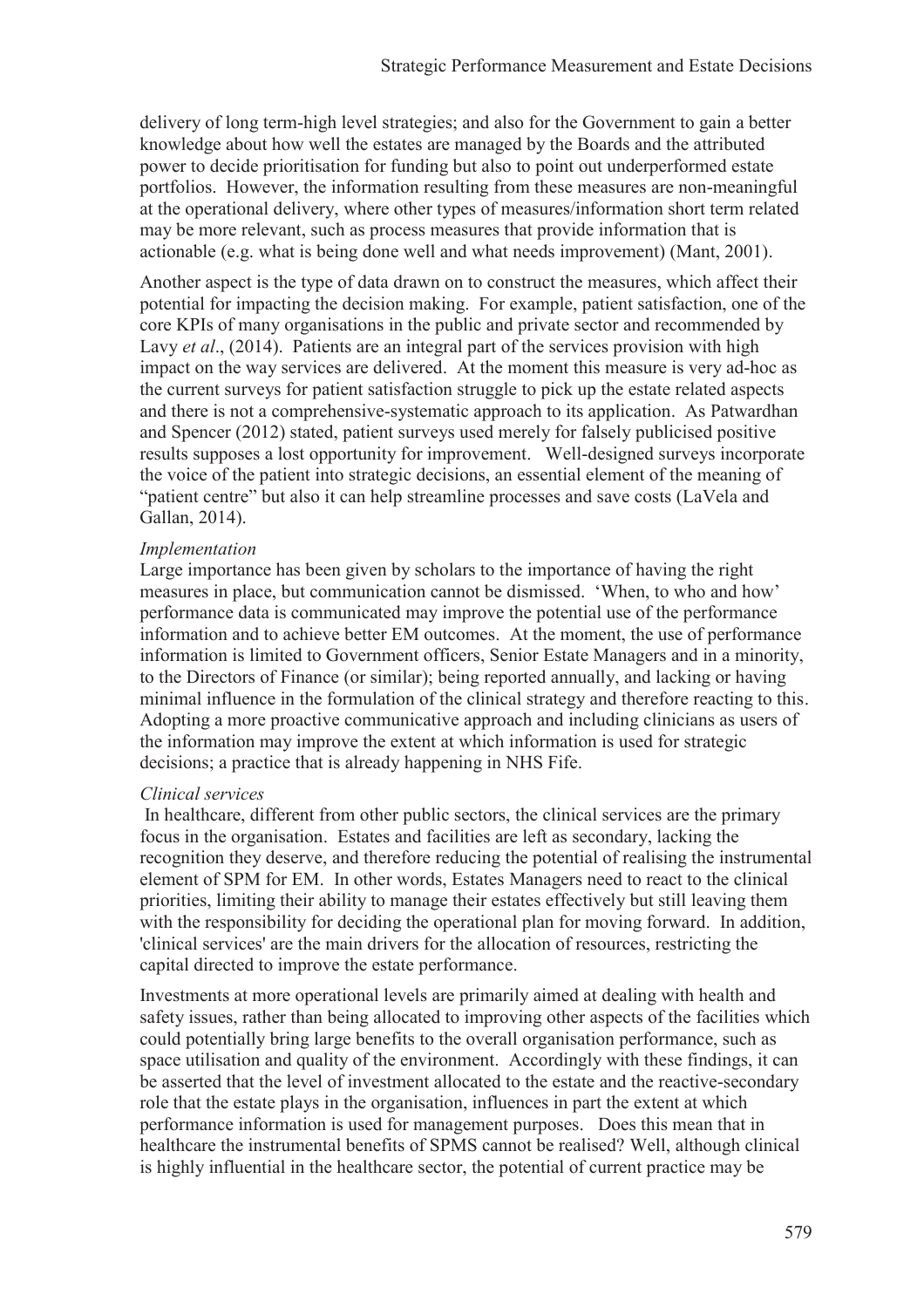further enhanced and increase the significant tangible gains in EM as long as the organisation promotes the use of estates performance information across the different users including clinicians, being more proactive rather than reactive, as well as improving the design of the systems making it more relevant to the users.

## **REFERENCES**

- Bromberg, D (2009) Performance measurement: A system with a purpose or a purposeless system? *Public Performance & Management Review*, **33**(2), 214-221.
- Brudan, A (2010) Rediscovering performance management: systems, learning and integration. *Measuring Business Excellence*, **14**(1), 109-123.
- Cable, J H and Davis, J S / National Research Council (2005) Key Performance Indicators for Federal Facilities Portfolios. Federal Facilities Council Technical, Report Number 147. National Academies Press
- Carter, N, Day, P and Klein, R (1995) *How Organisations Measure Success: The Use of Performance Indicators in Government*. London: Psychology Press.
- Cuganesan, S, Guthrie, J and Vranic, V (2014) The riskiness of public sector performance measurement: a review and research agenda: The riskiness of public sector performance measurement. *Financial Accountability & Management*, **30**(3), 279-302.
- Franco-Santos, M, Lucianetti, L and Bourne, M (2012) Contemporary performance measurement systems: A review of their consequences and a framework for research. *Management Accounting Research*, **23**(2), 79-119.
- Gao, J (2015) Performance measurement and management in the public sector: Some lessons from research evidence. *Public Administration and Development*, **35**(2), 86-96.
- Halachmi, A (2004) Symposium on public performance data and private decisions; introduction. *International Review of Administrative Sciences*, **70**(1), 5-13.
- Hareide, P J, Bjørberg, S, Støre-Valen, M, Haddadi, A and Lohne, J (2016) Strategies for optimisation of value in hospital buildings. *Procedia-Social and Behavioural Sciences*, **226**, 423-430.
- Jones, K and White, A D (2008) *RICS Public Sector Asset Management Guidelines*. RICS, London.
- LaVela, S L and Gallan, A (2014) Evaluation and measurement of patient experience. *Experience Journal*, **1**(1), 28-36.
- Lavy, S A, Garcia, J and K Dixit, M (2014) KPIs for facility's performance assessment, Part II: identification of variables and deriving expressions for core indicators. *Facilities*, **32**(5/6), 275-294.
- Le Galès, P (2016) Performance measurement as a policy instrument. *Policy Studies*, **37**(6), 508- 520
- LeRoux, K and Wright, N S (2010) Does performance measurement improve strategic decision making? Findings from a national survey of non-profit social service agencies. *Nonprofit and Voluntary Sector Quarterly*, **39**(4), 571-587.
- Mant, J (2001) Process versus outcome indicators in the assessment of quality of health care. *International Journal for Quality in Health Care*, **13**(6), 475-480.
- Modell, S (2004) Performance measurement myths in the public sector: A research note. *Financial Accountability and Management*, **20**(1), 39-55.
- Moynihan, D P (2005) Managing for results in an impossible job: Solution or symbol? *International Journal of Public Administration*, **28**(3-4), 213-231.